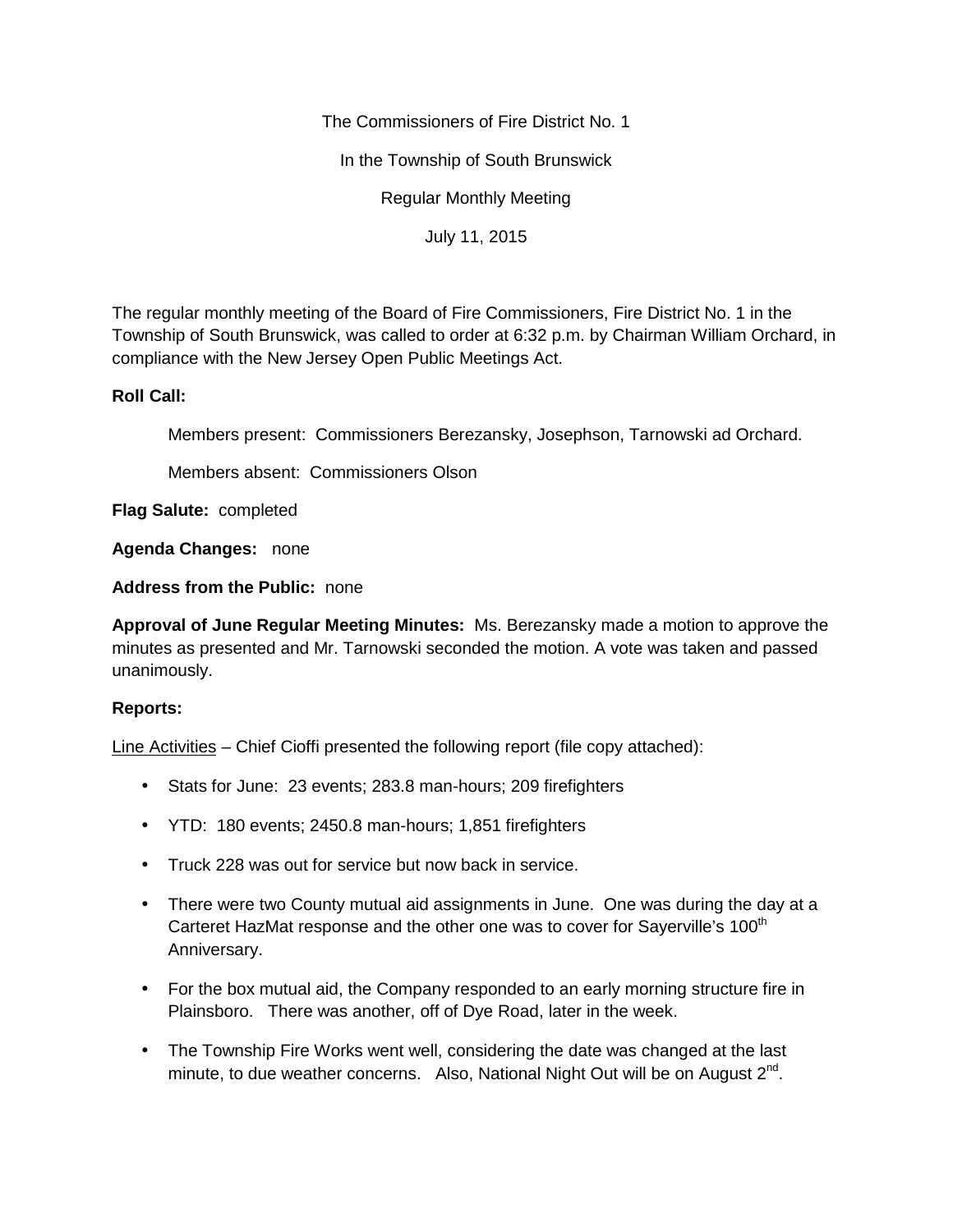$-2-$ 

### President's Report – none

Treasurer's Report/Voucher List – Ms. Berezansky presented the report (file copy attached). All bills have been paid and Second Quarter Payroll Taxes will be filed. After review of the Voucher List, Mr. Tarnowski made a motion to approve the List as presented and Mr. Josephson seconded the motion. A vote was taken and passed unanimously.

## Secretary's Report – none

Fire Coordinator's Report – Mr. Perez presented the following report:

- 1. The doors were completed at Station 23 and look good.
- 2. The A/C unit has been installed and is in working order.
- 3. Two exhaust fans have also been repaired.
- 4. There is an issue with one of the phone lines for the alarm system on the control panel. Verizon is working on this.
- 5. There was a check valve problem with the generator on the Rescue Truck; it has been repaired and is in working order.
- 6. The boiler problem at Station 23 is still an open issue.

Chairman's Report – Mr. Orchard had nothing to report.

Standing Committee Reports:

*Fire Company Liaison –* nothing to report.

*Rescue Squad Liaison –* nothing to report.

*Public Relations –* everything is fine.

*State Association -* nothing to report.

*Insurance –* everything is current.

#### **Unfinished Business:** none

**New Business:** none

**Executive Session:** none

**Address from the Public:** none